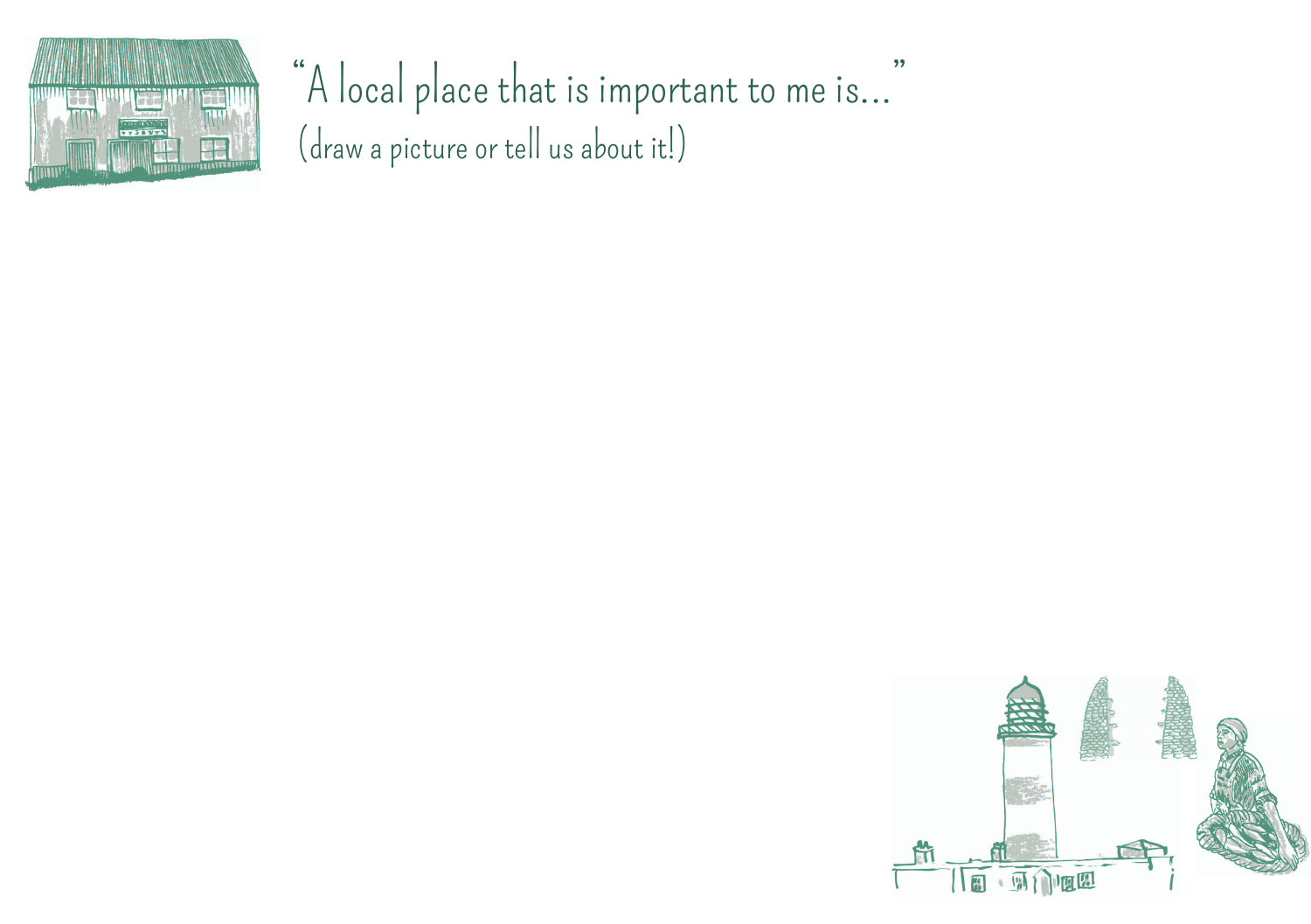Research has shown that rural landscapes can have an impact on the health and wellbeing of people who live within them in both positive and negative ways, often through a shared history. Being in the outdoors can be beneficial for rural communities as it encourages physical activity and mental restoration. Does this chime with your experiences?

# What local features are important to you?

On the other side of this postcard, use the space to tell us about a favourite place or feature in your area. Is it a building, a loch, a beach, hidden beauty spot, or something else that is important to you? Feel free to represent it anyway you like - draw it, sketch a map, share a short story or poem about it, or write a description of it and we'll add it to our community map.



### Community Activity Idea

Why not make a new sign or message and leave it in this favourite place of yours for others to find? It could be a painted stone, a message in a recycled jar, or a memento – some way of sharing why this is your favourite place for others to find and enjoy.

Read more about this research, references & more activity ideas at [www.lecheiletogether.wordpress.co](http://www.lecheiletogether.wordpress.com/)m

#### $\mathsf{f}$   $\bigcirc$   $\mathsf{G}$  Share with us #WesternIslesTogether #LeCheile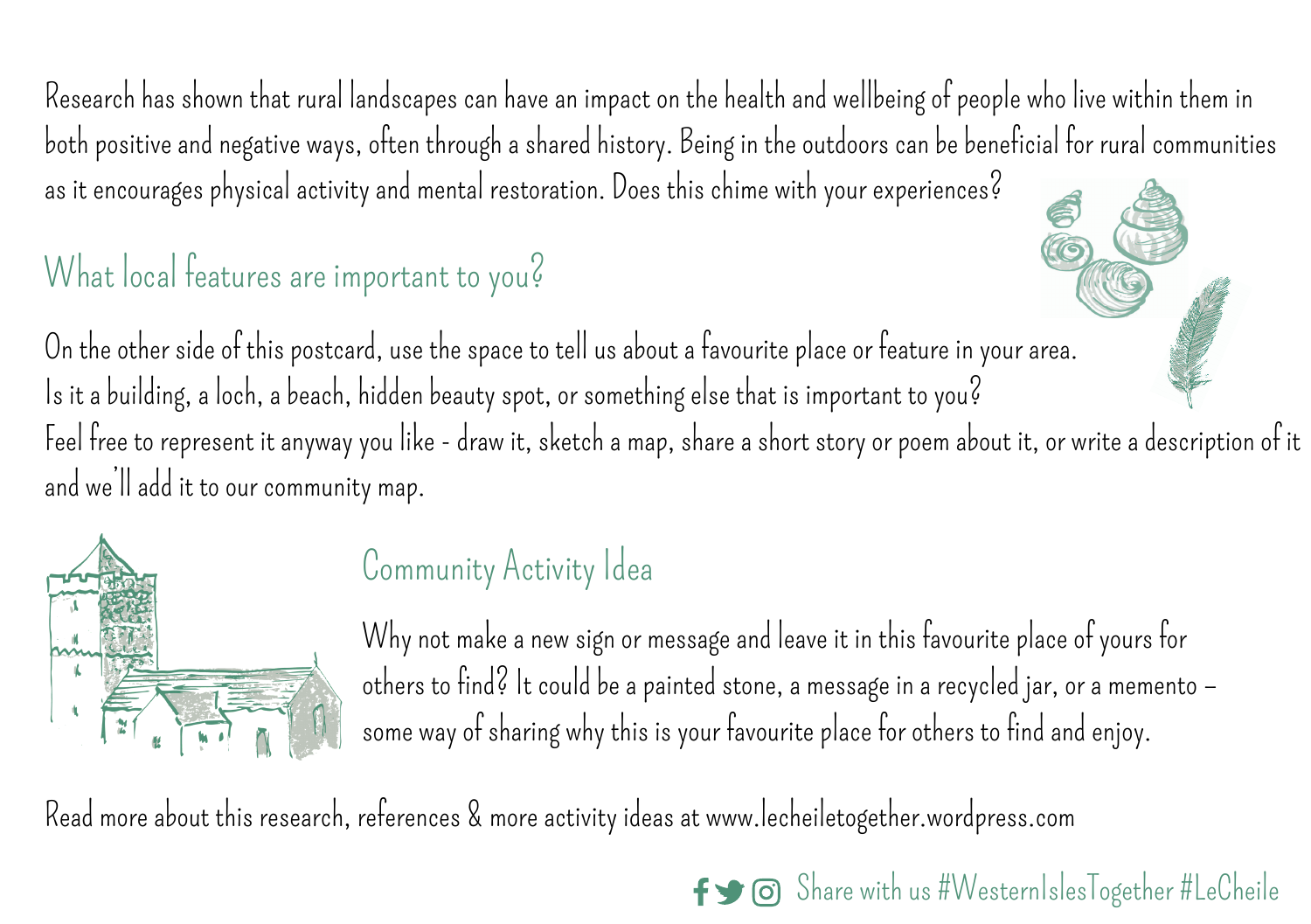



(Tarraingibh dealbh no innisibh dhuinn mu dheidhinn!)